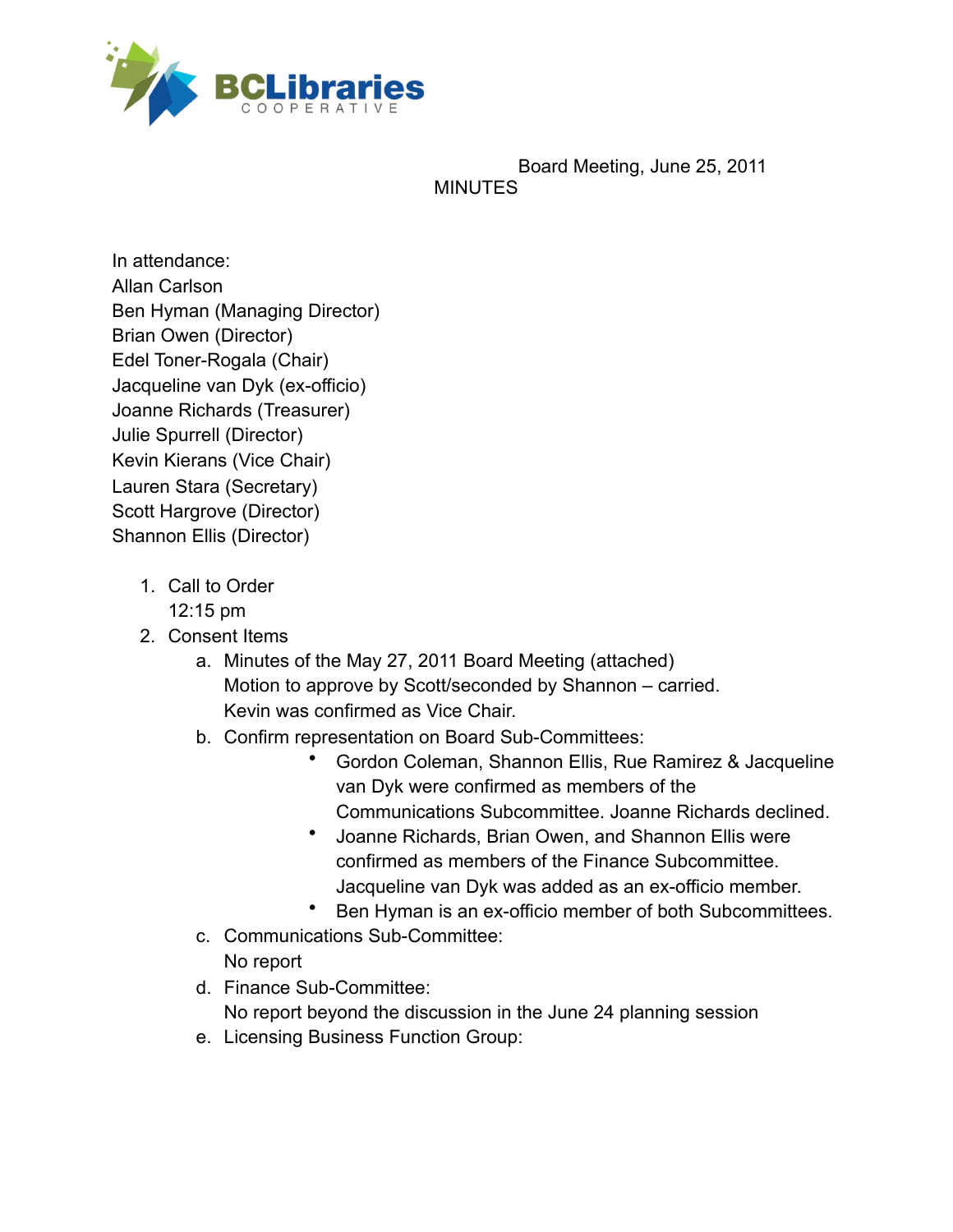Scott Hargrove reported that the proposed Bibliocommons data relocation issue and the Bibliocommons notices feature issue have both been resolved.

f. Sitka Business Function Group:

Melissa Lowenberg reported that she has chaired one meeting since the AGM election. The Circulation Working Group has written a revised flowchart and set of scenarios describing revised BC OneCard procedures have been distributed to front line staff. The new procedures will assist Sitka libraries with statistical reporting as well. The Cataloguing Working Group is reviewing the database cleanup RFI. Cataloguing mentors are working at the Federation level, and are also producing an Intermediate Cataloguing Guide.

Plans are moving forward for an Acquisitions task force or project team – more ad hoc than a Working Group.

Key documents have been posted under Support on the Sitka website Toni McKilligan has stepped down as recording secretary; Melissa is now recruiting a new secretary as well as a vice chair. Her goals are to increase participation (calls, votes, listserv), and to make sure the minutes clearly reflect action items & get them out more quickly.

i. Appoint Board representative to Circulation Working Group Discussion regarding the need for this. The Governance task force/project group will discuss this, as well as the board liaison position on the SBFG.

- 3. Items for Discussion
	- a. BiblioCommons Fees Recommendation

Scott circulated a document with the results of the vote at the LBFG. Option 3 is their recommendation. Since the meeting, he has received questions from a couple of libraries asking if implementation can be delayed to 2012, and if so, are they required to pay for 2011? If a library doesn't implement until partway through the year, is proration a possibility?

The 12 libraries involved are almost all Sitka libraries. Discussion of the timeline for the Sitka connector (now in Bibliocommons' court) and the financial implications of losing this revenue. Scott pointed out that these are two separate issues: the fee schedule and the implementation schedule. The revenue from all Sitka libraries is \$6-\$7k. The revenue from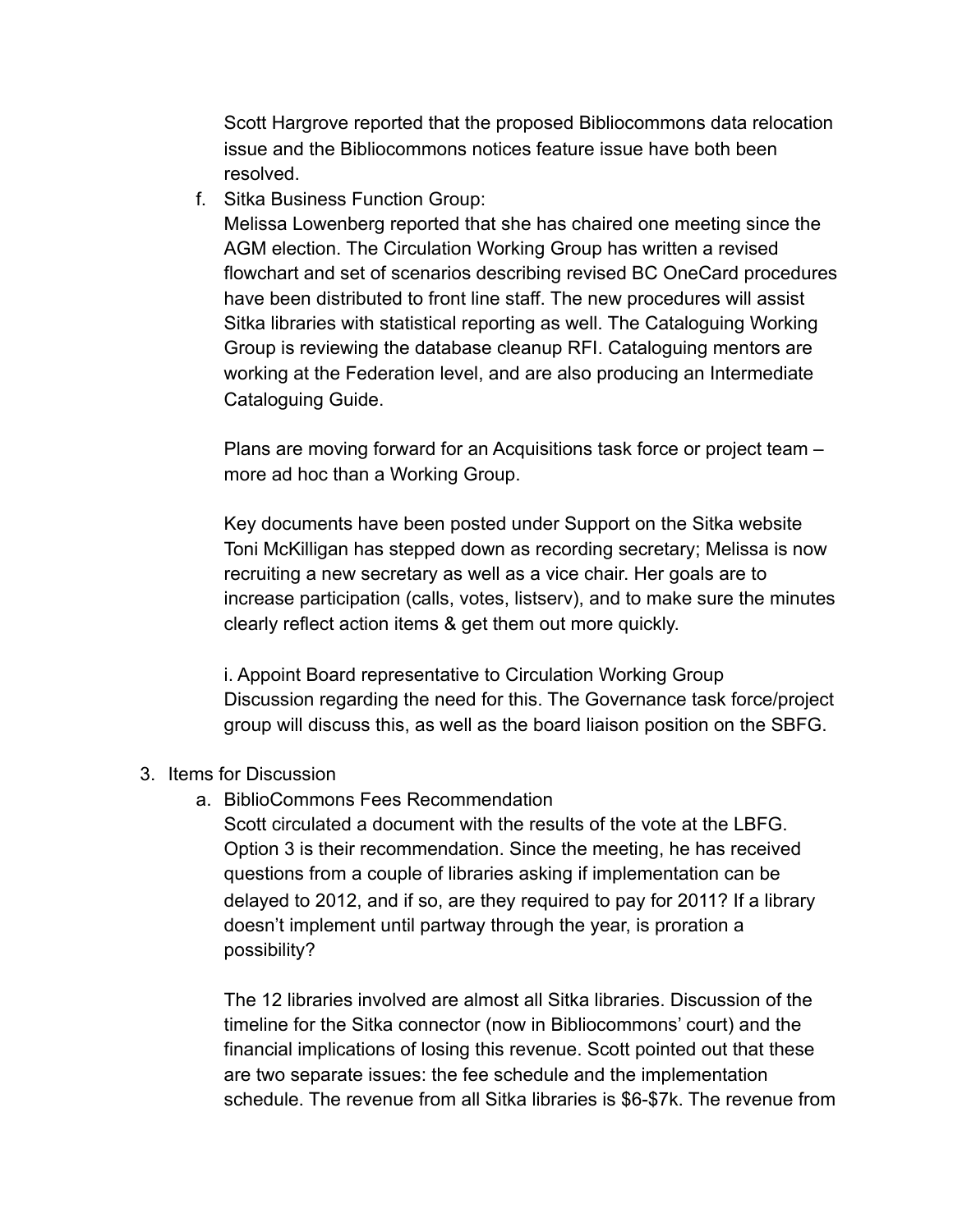the existing implementations, we will we have enough to make the August 1 payment.

Motion to approve the recommendation outlined in the Licensing Business Function Group report of June 24, 2011 regarding Bibliocommons fees, made by Scott Hargrove and seconded by Joanne Richards. Carried.

Clarification that the bill will be for calendar year 2011; invoice for 2012 will be sent in January.

Motion that libraries who have not yet implemented & will come on partway through the year 2011 will be prorated on a monthly basis, made by Scott Hargrove and seconded by Brian Owen. Carried The Board acknowledges that because of vendor non-performance we cannot invoice fully for an unavailable product. Ben noted that this is a perfect example of the cooperative absorbing risk.

b. Ebooks recommendation

The LBFG is investigating the purchase and implementation of an ebook server for provincial libraries. We cannot use an existing server because of the DRM requirements. Scott Hargrove would like approval to strike a task force or project team of the LBFG to investigate costs & staffing & make a business case. Proposal received as information & endorsed by Board consensus.

c. Travel Expenses

The schedule was endorsed for use by board members and invitees, for required in-person meetings, excluding the annual AGM and Members Council Meetings. Edel will write some supporting language about pre approval.

4. New Business No other new business.

## 5. Date of Next Meeting

July 21 teleconference, 10 am – 2 pm. Future meetings: Sept 16-17 in-person 10- Oct 12 teleconference 10- Nov 21 in person 10- Dec 9 10-1 Members Council